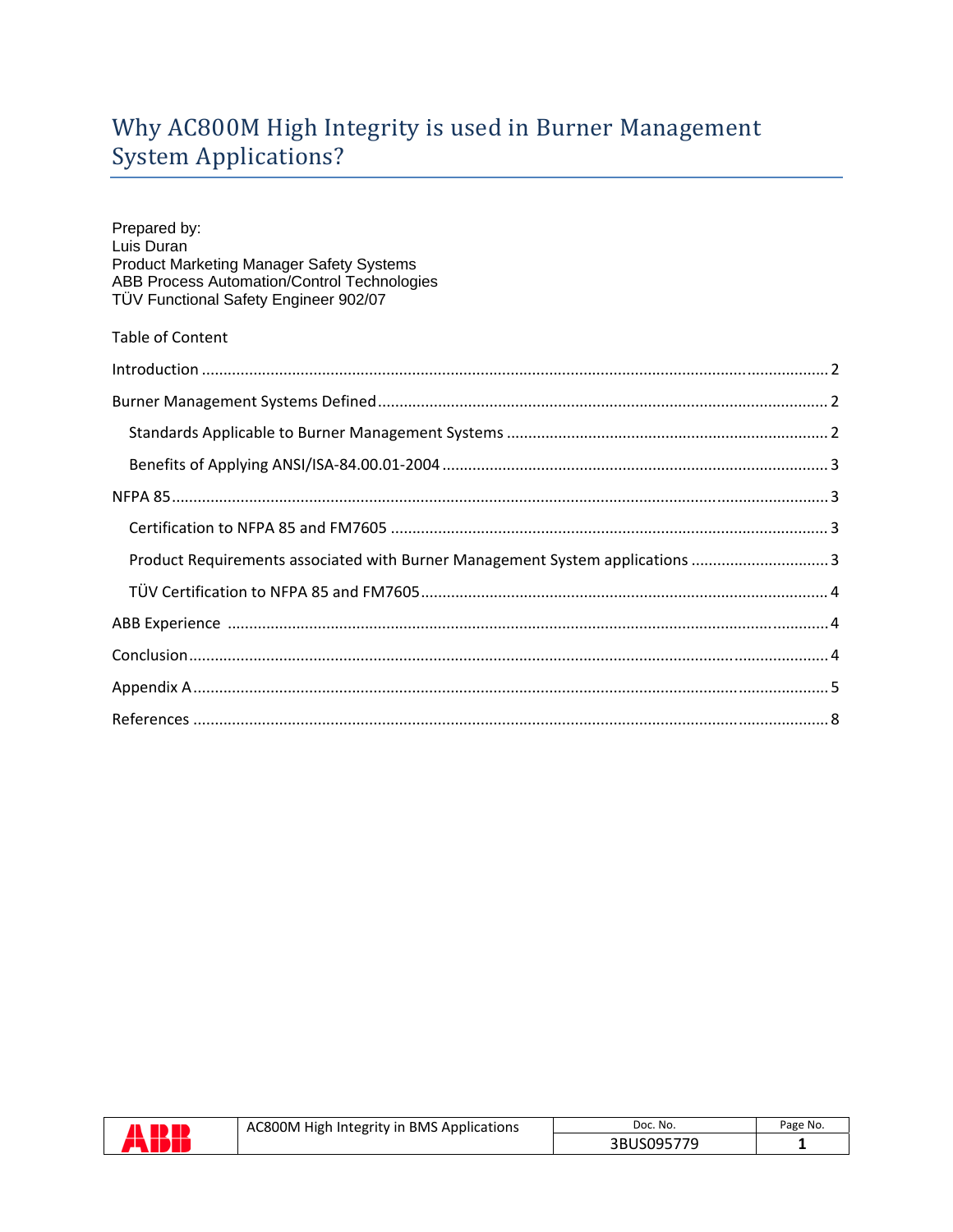## **Introduction**

This document is intended to explain the certification of ABB's 800xA Safety AC800M High Integrity in relation to Burner Management System applications. 800xA High Integrity is extensively used worldwide in Integrated Control and Safety System (ICSS) including Emergency Shutdown Systems, Safety Instrumented Systems, Fire and Gas Systems and Burner Management Systems. The introduction of Independent High Integrity allows the use of AC800M High Integrity in similar applications but without the use of System 800xA Operations as the HMI.

## **Burner Management Systems Defined**

Burner Management Systems (BMS) are a subset of industrial automation and control systems that are employed in the process industries to provide interlocks and permissives to prevent misoperation of equipment and to safely handle faults caused by equipment failure. These events potentially result in uncontrolled fires, explosions, or implosions and in the unintended release of the materials being heated.

Fired equipment is found throughout the process industries in many applications, including various types of heaters and boilers, the hazards associated with burner operation are managed by an instrumented system commonly referred to as the burner management system (BMS).

Reference: ISA-TR-84.00.05-2009

A Burner Management System is defined as the field devices, logic system, and final control elements dedicated to combustion safety and operator assistance in the starting and stopping of fuel preparation and burning equipment and for preventing misoperation of and damage to fuel preparation and burning equipment.

Reference: NFPA 85 2011 Section 3.2.26

The definition above is consistent with that of a Safety Instrumented System (SIS) according to ANSI/ISA-84.00.01-2004 (ISA84).

### **Standards Applicable to Burner Management Systems**

There are several engineering best practices and many standards that cover the design of BMS. The most common are probably NFPA 85 Boiler and Combustion Systems Hazards Code and NFPA 86 Standard for Ovens and Furnaces, but there are others such as FM7605 Approval Standards for PLC based Burner Management System, BLRBAC – *Black Liquor Recovery Boiler Advisory Committee*, and API 556.

BMS applications are found in different industries including Power Generation, Pulp and Paper, Chemical and Petrochemical, Refining and Upstream Oil & Gas production. However all these industries, excluding Nuclear Power Generation are grouped as the process industries and covered under ANSI/ISA-84.00.01- 2004.

The ANSI/ISA-84.00.01-2004 standard applies to safety instrumented systems (SISs), which are instrumented systems implemented to prevent an event that results in major consequences and unacceptable lasting effects, usually involving significant harm to humans, substantial damage to the environment, and/or loss of community trust with possible loss of franchise to operate.

Use of performance-based design is not currently the norm for BMS within the process industries. BMS have traditionally been designed and implemented according to other good engineering practices, such

| AC800M High Integrity in BMS Applications | Doc. No.   | Page No. |
|-------------------------------------------|------------|----------|
|                                           | 3BUS095779 |          |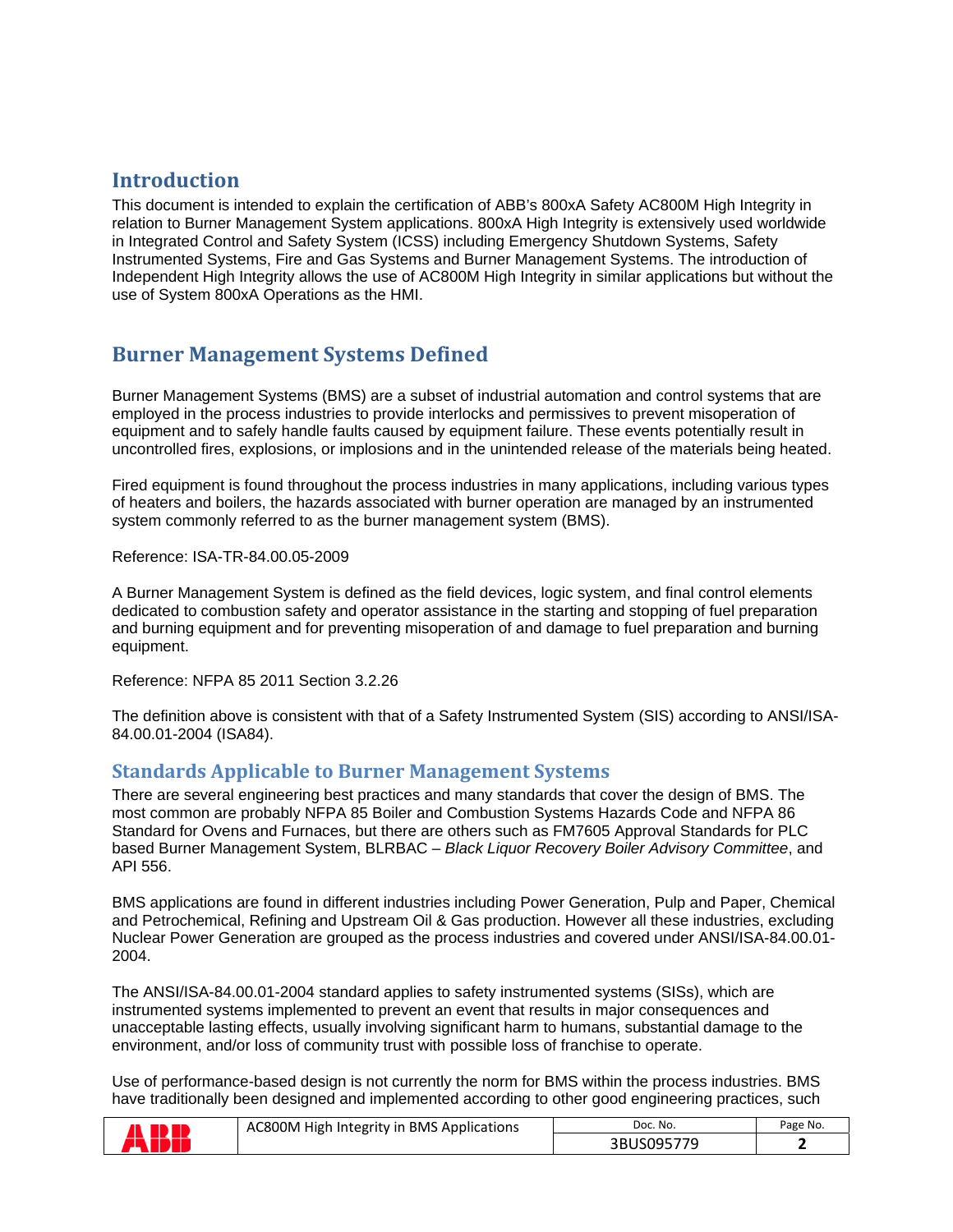as NFPA 85. These prescriptive practices do not require evaluation of the risk reduction capability of the BMS. However recent editions of NFPA standards reference ANSI/ISA-84.00.01-2004 as a performance base standard that can be followed to determine the hazard and the appropriate risk mitigation strategy.

Reference: ISA-TR-84.00.05-2009

#### **Benefits of Applying ANSI/ISA‐84.00.01‐2004**

The ISA 84 standard (or the international equivalent - IEC 61511) is performance-based rather than prescriptive as the user must determine the risk associated to the process, the risk reduction strategy and the risk reduction performance of each Layer of Protection. Other Layers of Protection include the Basic Control System (BPCS), Alarms and Safety Instrumented Systems (SIS).

In this case safety consequences can result from the misoperation of fired equipment during start-up, normal operation, maintenance, and shutdown. A BMS is implemented to prevent misoperation and to safely handle faults caused by equipment failure.

Misoperation can be caused by equipment failure or improper firing and can potentially result in uncontrolled fires, explosions, or implosions and in the unintended release of the materials being heated. Consequently, the hazard and risk analysis for the fired equipment often focuses on events that lead to hydrocarbon fuels being introduced into the equipment under abnormal operating conditions.

The ANSI/ISA-84.00.01-2004 Safety Lifecycle addresses SISs used to prevent unacceptable hazardous events, generally involving harm to people and/or damage to the environment. The lifecycle is supported by a management system that focuses on reducing the potential for SIS failure through effective SIS design and management. BMS can be considered as a Layer of Protection as defined in Functional Safety Standards.

Reference: ISA-TR-84.00.05-2009

### **NFPA 85**

The scope of NFPA 85 extends beyond the control unit (Logic Solver) and covers application, installation, performance, inspection, testing and maintenance of the systems.

Typically compliance to NFPA 85 is enforced by an "Authority Having Jurisdiction" (AHJ) which will typically require a product to be listed or previously evaluated or tested by a National Recognized Testing Laboratory (NRTL).

Reference: NFPA 85-2011

#### **Certification to NFPA 85 and FM7605**

Since the scope of NFPA 85 extends beyond the control unit; the control unit, in this case AC800M High Integrity, is tested and certified to those sections of the standards applicable to the product.

The system is tested and certified to comply with the requirements defined in NFPA 85. Additional details can be found in Appendix A.

Reference: NFPA 85-2011

### **Product Requirements associated with Burner Management System**

#### **applications**

NFPA 85 requirements related to the logic system are included in Attachment A

| N | AC800M High Integrity in BMS Applications | Doc. No.   | Page No. |
|---|-------------------------------------------|------------|----------|
|   |                                           | 3BUS095779 |          |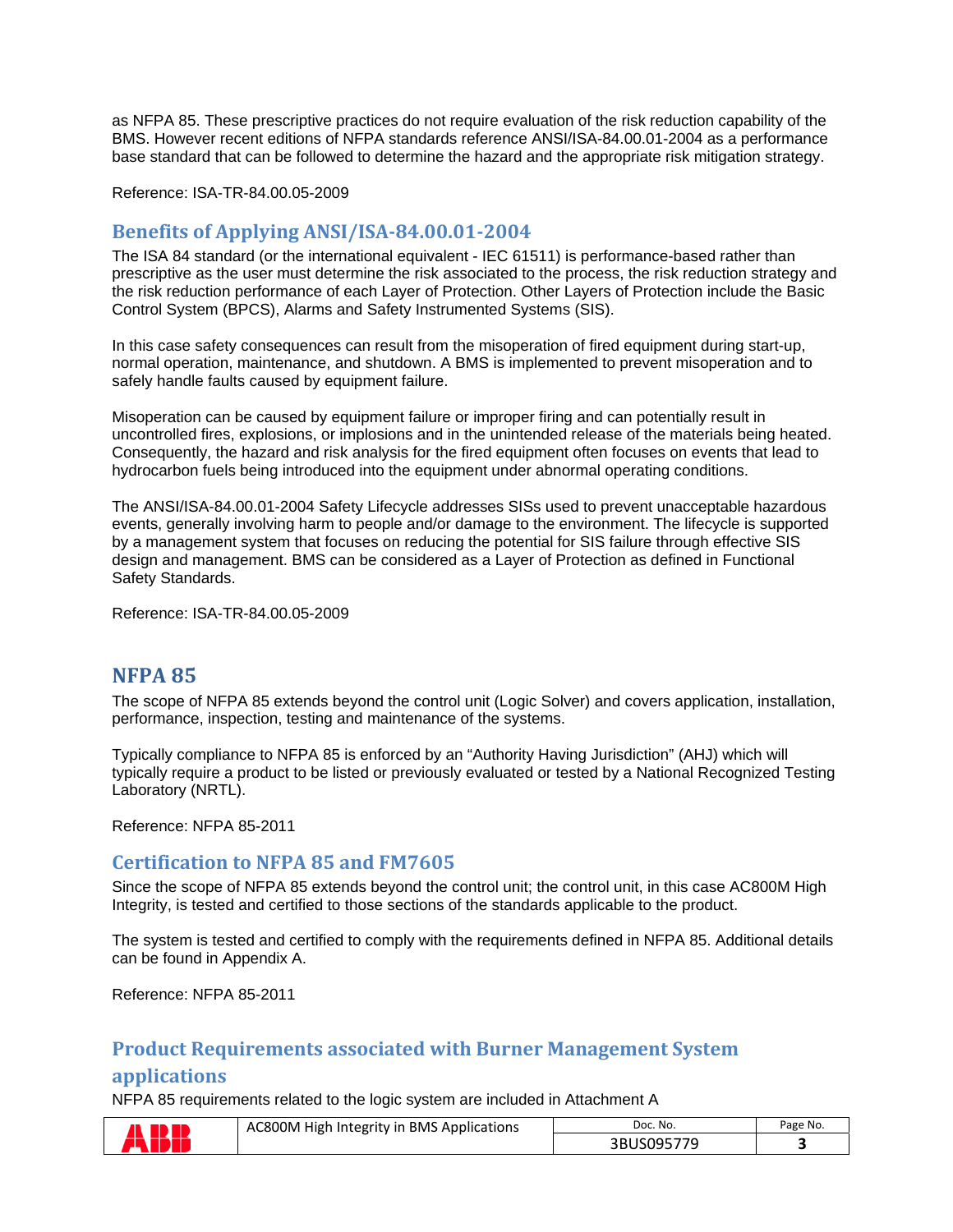Reference: NFPA 85-2011, section 4.11

### **TÜV Certification to NFPA 85 and FM7605**

ABB choose TÜV SUD as the independent third party assessor to demonstrate compliance to multiple Functional Safety Standards and Application specific standards. TÜV SUD is an accredited safety assessor with years of demonstrated experience in Functional Safety and a National Recognized Testing Laboratory (NRTL) in the US. TÜV Certification and associated report (Doc No. Z10-08-10-29902-005) confirm compliance to NFPA 85 and FM7605 among other standards.

All configuration guidelines to apply the system are documented in the ABB 800xA High Integrity Safety AC800M Safety Manual (Doc No. 3BNP004865-510).

Reference: System 800xA Safety AC 800M High Integrity Safety Manual Doc No. 3BNP004865-510

## **ABB Experience**

ABB have over a 300 AC800M High Integrity installations worldwide performing as a Burner Management System.

## **Conclusion**

A Burner Management System can be considered a Safety Instrumented System and its design and implementation should follow NFPA guidelines and requirements and consider ANSI/ISA-84.00.01-2004 standard.

The use of a SIL capable and certified controller can provide performance improvements and cost savings during the implementation over the use of general purpose controllers.

AC800M High Integrity is a SIL capable and certified controller that satisfies the requirements of NFPA 85 and IEC 61508 ANSI/ISA-84.00.01-2004/61511 Functional Safety Standards as indicated in the TÜV certificate.

Although TÜV is a National Recognized Testing Lab, AC800M High Integrity is not yet "listed" by an "Authority Having Jurisdiction" (AHJ) in the US.



| AC800M High Integrity in BMS Applications | Doc. No.   | Page No. |
|-------------------------------------------|------------|----------|
|                                           | 3BUS095779 |          |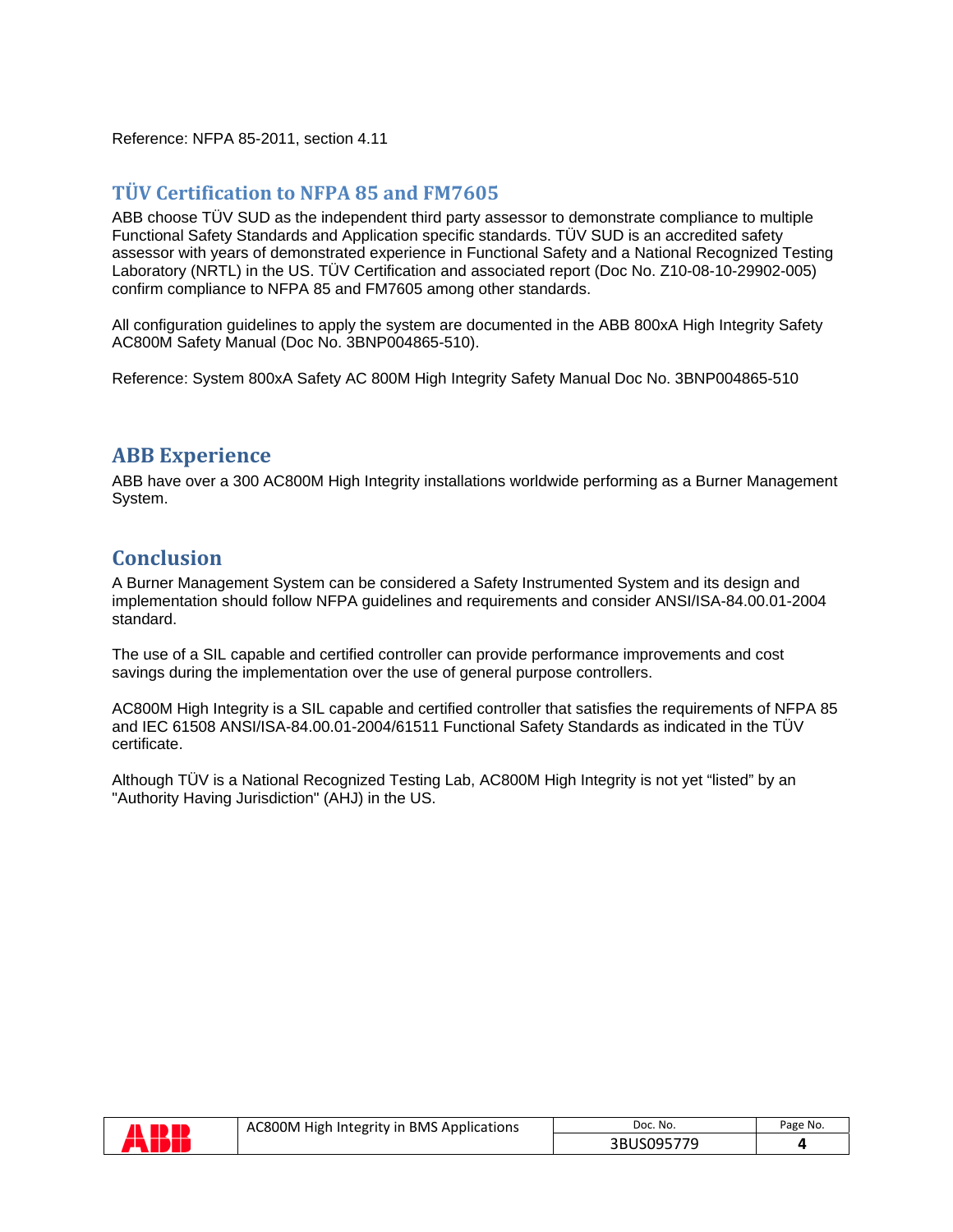## **Appendix A**

The logic system is tested and certified to comply with the requirements of NFPA 85 as indicated on the following table. There might be other elements in the NFPA 85 code that the system complies to based on Application Design.

|           | <b>Section No.</b> | <b>Description</b>                                                        |          |
|-----------|--------------------|---------------------------------------------------------------------------|----------|
| $3.3.26*$ |                    | Burner Management System. The field devices, logic                        |          |
|           |                    | system, and final control elements dedicated to combustion                |          |
|           |                    | safety and operator assistance in the starting and stopping of            |          |
|           |                    | fuel preparation and burning equipment and for preventing                 |          |
|           |                    | misoperation of and damage to fuel preparation and burning                |          |
|           |                    | equipment.                                                                |          |
| $4.11*$   |                    | <b>Burner Management System Logic.</b>                                    |          |
| $4.11.1*$ |                    | As a minimum, the requirements of 4.11.2 through4.11.10                   |          |
|           |                    | shall be included in the design to ensure that a logic system for         |          |
|           |                    | burner management meets the intent of those requirements.                 |          |
| 4.11.2    |                    | The logic system for burner management shall be designed                  |          |
|           |                    | specifically so that a single failure in that system does not             |          |
|           |                    | prevent an appropriate shutdown.                                          |          |
| 4.11.3    |                    | The burner management system interlock and alarm                          |          |
|           |                    | functions shall be initiated by one or more of the following:             |          |
|           |                    | (1) One or more switches or transmitters that are dedicated               |          |
|           |                    | to the burner management system                                           |          |
|           |                    | (2) One or both signals from two transmitters exceeding a                 |          |
|           |                    | preset value                                                              |          |
|           |                    | (3) The median signal from three transmitters exceeding a<br>preset value |          |
|           |                    |                                                                           |          |
| 4.11.3.1  |                    | When signals from multiple switches or transmitters are                   |          |
|           |                    | provided to initiate interlock or alarm functions, those signals          |          |
|           |                    | shall be monitored in comparison to each other by divergence              |          |
|           |                    | or other fault diagnostic alarms.                                         |          |
|           |                    |                                                                           |          |
| 4.11.3.2  |                    | When signals from multiple switches or transmitters are                   |          |
|           |                    | provided to initiate interlock or alarm functions, the provided           |          |
|           |                    | signals shall be generated by individual sensing devices                  |          |
|           |                    | connected to separate process tags.                                       |          |
| $4.11.4*$ |                    | Alarms shall be generated to indicate equipment malfunction,              |          |
|           |                    | hazardous conditions, and misoperation.                                   |          |
|           |                    |                                                                           |          |
| 4.11.5    |                    | The burner management system designer shall evaluate                      |          |
|           |                    | the failure modes of components, and as a minimum the                     |          |
|           |                    | following failures shall be evaluated and addressed:                      |          |
|           |                    | (1) Interruptions, excursions, dips, recoveries, transients,              |          |
|           |                    | and partial losses of power                                               |          |
|           |                    | (2) Memory corruption and losses                                          |          |
|           |                    | (3) Information transfer corruption and losses                            |          |
|           |                    | (4) Inputs and outputs (fail-on, fail-off)                                |          |
|           |                    | AC800M High Integrity in BMS Applications                                 | Doc. No. |

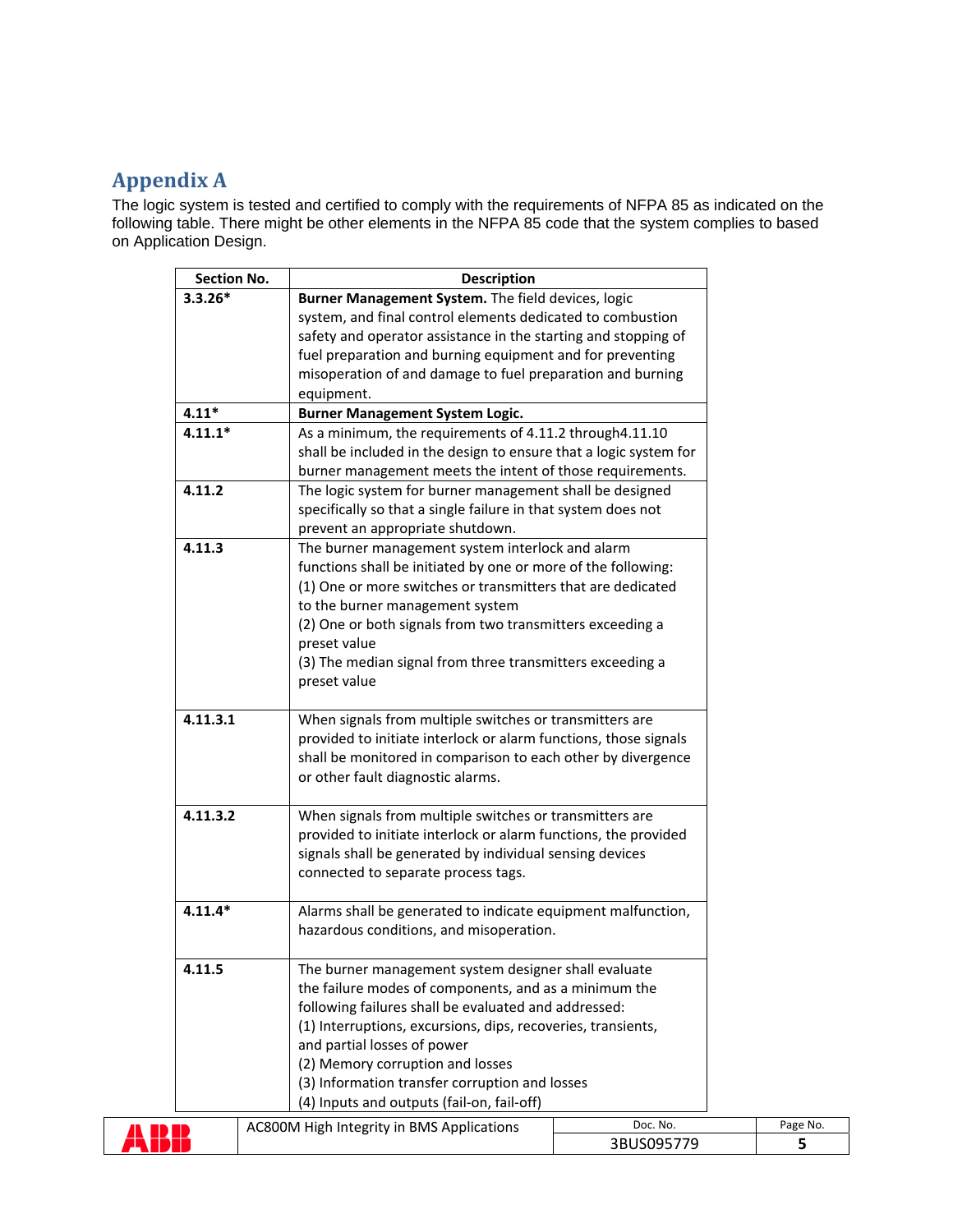| $4.11.6*$ | (5) Signals that are unreadable or not being read<br>(6) Failure to address errors<br>(7) Processor faults<br>(8) Relay coil failure<br>(9) Relay contact failure (fail-on, fail-off)<br>(10) Timer failure<br>The design of the logic system for burner management<br>shall include and accommodate the following requirements:<br>(1) Diagnostics shall be included in the design to monitor<br>processor logic function.<br>(2) Logic system failure shall not preclude proper operator<br>intervention.<br>(3) Logic shall be protected from unauthorized changes.<br>(4) Logic shall not be changed while the associated equipment<br>is in operation.<br>(5) System response time (through-put) shall be short to<br>prevent negative effects on the application.<br>(6) Protection from the effects of noise shall prevent false<br>operation.<br>(7) No single component failure within the logic system shall<br>prevent a mandatory master fuel trip.<br>(8) The operator shall be provided with a dedicated manual |
|-----------|-------------------------------------------------------------------------------------------------------------------------------------------------------------------------------------------------------------------------------------------------------------------------------------------------------------------------------------------------------------------------------------------------------------------------------------------------------------------------------------------------------------------------------------------------------------------------------------------------------------------------------------------------------------------------------------------------------------------------------------------------------------------------------------------------------------------------------------------------------------------------------------------------------------------------------------------------------------------------------------------------------------------------------|
|           | switch(es) that shall actuate the master fuel trip relay<br>independently and directly.<br>(9) At least one manual switch referenced in 4.11.6(8) shall be<br>identified and located remotely where it can be reached in<br>case of emergency.<br>(10)*The logic system shall be monitored for failure.<br>(11) Failure of the logic system shall require a fuel trip for all<br>equipment supervised by the failed logic system.<br>(12) Logic shall be maintained either in nonvolatile storage or<br>in other memory that retains information on the loss of system<br>power.                                                                                                                                                                                                                                                                                                                                                                                                                                              |
|           |                                                                                                                                                                                                                                                                                                                                                                                                                                                                                                                                                                                                                                                                                                                                                                                                                                                                                                                                                                                                                               |
| $4.11.7*$ | Requirement for Independence.                                                                                                                                                                                                                                                                                                                                                                                                                                                                                                                                                                                                                                                                                                                                                                                                                                                                                                                                                                                                 |
| 4.11.7.1  | Except as noted in 4.11.8.2, the burner management<br>system shall be provided with independent logic, independent<br>logic solving hardware, independent input/output systems,<br>and independent power supplies and shall be a device<br>functionally and physically separate from other logic systems.                                                                                                                                                                                                                                                                                                                                                                                                                                                                                                                                                                                                                                                                                                                     |
| 4.11.7.2  | For single burner boilers, the boiler control system<br>shall be permitted to be combined with the burner<br>management system under one of the following conditions:<br>(1)*If the fuel-air ratio is controlled externally from the boiler<br>control system<br>(2) If the combined boiler control and burner management<br>system is specifically listed or labeled for the application                                                                                                                                                                                                                                                                                                                                                                                                                                                                                                                                                                                                                                     |
| 4.11.7.3  | The burner management safety functions shall include<br>but shall not be limited to purge interlocks and timing,<br>mandatory safety shutdowns, trial timing for ignition, and                                                                                                                                                                                                                                                                                                                                                                                                                                                                                                                                                                                                                                                                                                                                                                                                                                                |

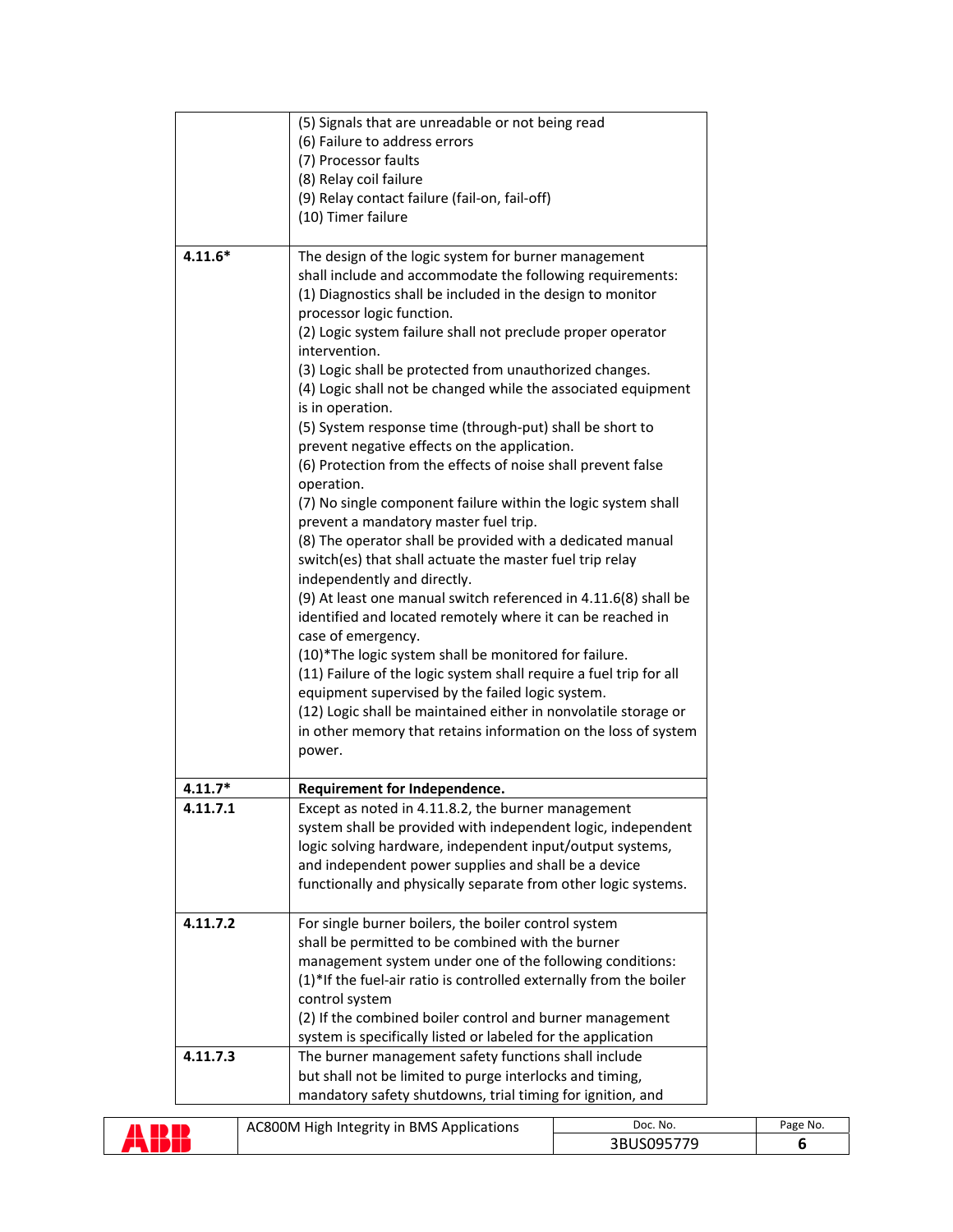|             | flame monitoring.                                                 |  |  |
|-------------|-------------------------------------------------------------------|--|--|
| 4.11.7.4    | The logic system shall be limited to one boiler or<br>HRSG.       |  |  |
|             |                                                                   |  |  |
| 4.11.7.5    | The same hardware type used for burner management                 |  |  |
|             | systems shall be permitted to be used for other logic systems.    |  |  |
| 4.11.7.6    | Network communications between the burner management              |  |  |
|             | system and other systems shall be permitted. The network          |  |  |
|             | communicating with other systems shall not be the same            |  |  |
|             | network that the burner management system uses to                 |  |  |
|             | communicate with its input/output hardware.                       |  |  |
| $4.11.7.7*$ | Signals and the manually operated devices specified in            |  |  |
|             | 4.11.6(8) that initiate mandatory master fuel trips shall be      |  |  |
|             | hardwired.                                                        |  |  |
|             |                                                                   |  |  |
| 4.11.8      | <b>Momentary Closing of Fuel Valves</b>                           |  |  |
| 4.11.8.1    | Logic sequences or devices intended to cause a safety             |  |  |
|             | shutdown, once initiated, shall cause a burner or master fuel     |  |  |
|             | trip, as applicable, and shall require operator action prior to   |  |  |
|             | resuming operation of the affected burner(s).                     |  |  |
| 4.11.8.2    | No logic sequence or device shall be permitted that allows        |  |  |
|             | momentary closing and subsequent inadvertent reopening of         |  |  |
|             | the main or ignition fuel valves.                                 |  |  |
|             |                                                                   |  |  |
| 4.11.9      | Circuit Devices. No momentary contact or automatic                |  |  |
|             | resetting device, control, or switch that can cause chattering or |  |  |
|             | cycling of the safety shutoff valves shall be installed in the    |  |  |
|             | wiring between the load side (terminal) of the primary or         |  |  |
|             | programming control and the main or ignition fuel valves.         |  |  |
|             |                                                                   |  |  |
| 4.11.10     | Documentation. Documentation shall be provided to the             |  |  |
|             | owner and the operator indicating that all safety devices and     |  |  |
|             | logic meet the requirements of the application.                   |  |  |